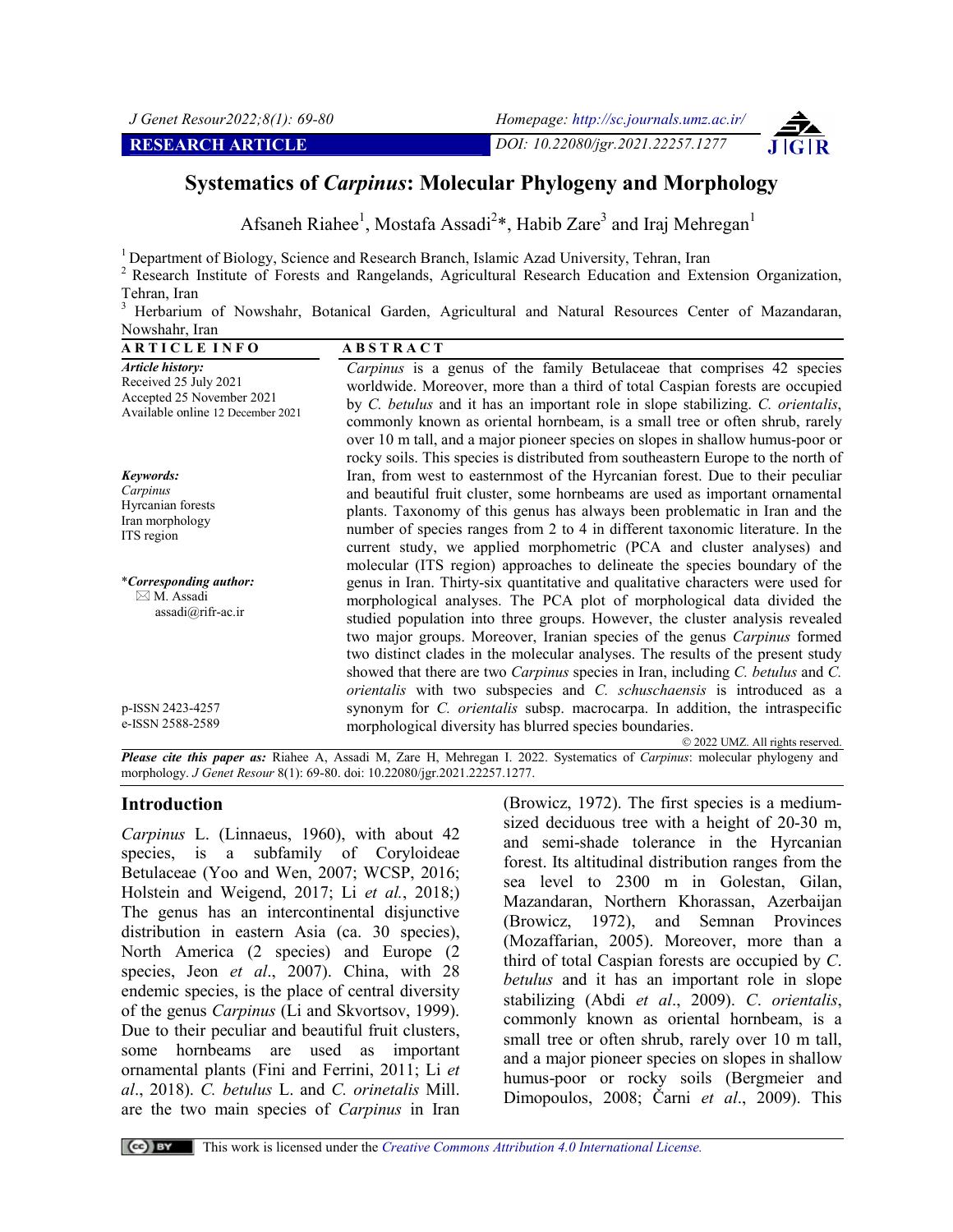species is distributed from southeastern Europe to the north of Iran, from west to easternmost of the Hyrcanian forest (Browicz, 1972; Colagar *et al*., 2015; Razaz *et al*., 2015). The taxonomy of this genus in Iran is mainly based on morphological characters. However, intraspecific morphological variation and the presence of intermediate phenotypes due to diversity of habitat and possible hybridization have led to different taxonomic classifications of the genus. Consequently, there is a disagreement among researchers about the number of species in Iran (Browicz, 1972; Mobayen, 1979; Sabety, 2001). Browicz in Flora Iranica (1972) classified the genus of *Carpinus* in two species, *C*. *betulus* with two varieties (*C*. *betulus*. var. *betulus* and *C*. *betulus* var. *parva* Radde-Fomin), and *C*. *orientalis* with two subspecies (*C*. *orientalis* subsp. *macrocarpa* (Willk.) Browicz and *C*.

*orientalis* subsp. *orientalis*), as well as a hybrid taxon, *C*. *betulus* × *orientalis*; ×*C*. *schuschaensis* Winkl (Table 1). Mobayen (1979) reported the presence of three species, including *C*. *betulus*, *C*. *orinetalis*. and *C*. *schuschaensis* H. Winkl. from the Hyrcanian forest of Iran (Table1). Sabety (2001) described four taxa, namely *C*. *betulus*, *C*. *orinetalis*, *C*. *schuschaensis* H. Winkl*.*, *C*. *macrocarpa* Wilk. and divided the first species into four varieties, *C*. *betulus* var. *betulus* Browicz, *C*. *betulus* var. *carpinizza* (Host) Neilr, *C*. *betulus* var. *parva* Radde-Fomin. Sabety (2001) treated *C*. *orientalis* subsp. *macrocarpa* as a distinct species, *C*. *macrocarpa*  (Table 1). The taxonomic treatment of Mozaffarian (2005) was similar to Browicz (1972). However, he did not mention *C*. *schuschaensis* for the flora of Iran (Table 1).

| <b>Researchers</b> | Number of species in Iran | Taxa                                             |
|--------------------|---------------------------|--------------------------------------------------|
| <b>Browicz</b>     | 3 species                 | C. betulus. var. betulus                         |
|                    |                           | C. betulus var. parva Radde-Fomin                |
|                    |                           | C. orientalis subsp. macrocarpa (Willk)          |
|                    |                           | C. orientalis subsp. orientalis                  |
|                    |                           | C. betulus×orientalis; $\times$ C. schuschaensis |
| Mobayen            | 3 species                 | C. betulus.                                      |
|                    |                           | C. orinetalis.                                   |
|                    |                           | C. schuschaensis                                 |
| Sabety             | 4 taxa                    | C. betulus var. betulus Browicz                  |
|                    |                           | C. betulus var. carpinizza (Host) Neilr,         |
|                    |                           | C. betulus var. parva Radde-Fomin. Sabety        |
|                    |                           | C. orinetalis.                                   |
|                    |                           | C. schuschaensis                                 |
|                    |                           | C. macrocarpa                                    |
| Mozaffarian        | 2 species                 | C. betulus var. betulus Browicz                  |
|                    |                           | C. betulus var. parva Radde-Fomin. Sabety        |
|                    |                           | C. orientalis subsp. macrocarpa (Willk)          |
|                    |                           | C. orientalis subsp. Orientalis                  |

In the last few decades, DNA markers have been used as an effective technique for resolving taxonomic status of species difficult to identify by morphological characters (Kress and Erickson, 2007). The nuclear ribosomal DNA internal transcribed spacer (nrDNA ITS) is one of the most important DNA barcodes for species identification, even in closely related taxa (Alvarez and Wendel, 2003; Small *et al*., 2004; Soltis *et al*., 2004; Kress *et al*., 2005; Yousefzadeh *et al*., 2012; Zhang *et al*., 2012; Yousefzadeh *et al*., 2019). In this regard, the present study aims to delineate the number of

Iranian *Carpinus* species using morphological and molecular (ITS region) methods.

### **Materials and Methods**

### **Plant materials**

In the current study, 85 individuals belonging to 17 populations of the genus *Carpinus* were sampled between March and August of 2018 from the Hyrcanian forest of Iran (Golestan, Gilan, Mazandaran, and Western Azerbaijan Provinces) and the lowland of Caspian plains to highland forests at the northern slope of Alborz Mountains (Table 2, Fig. 1).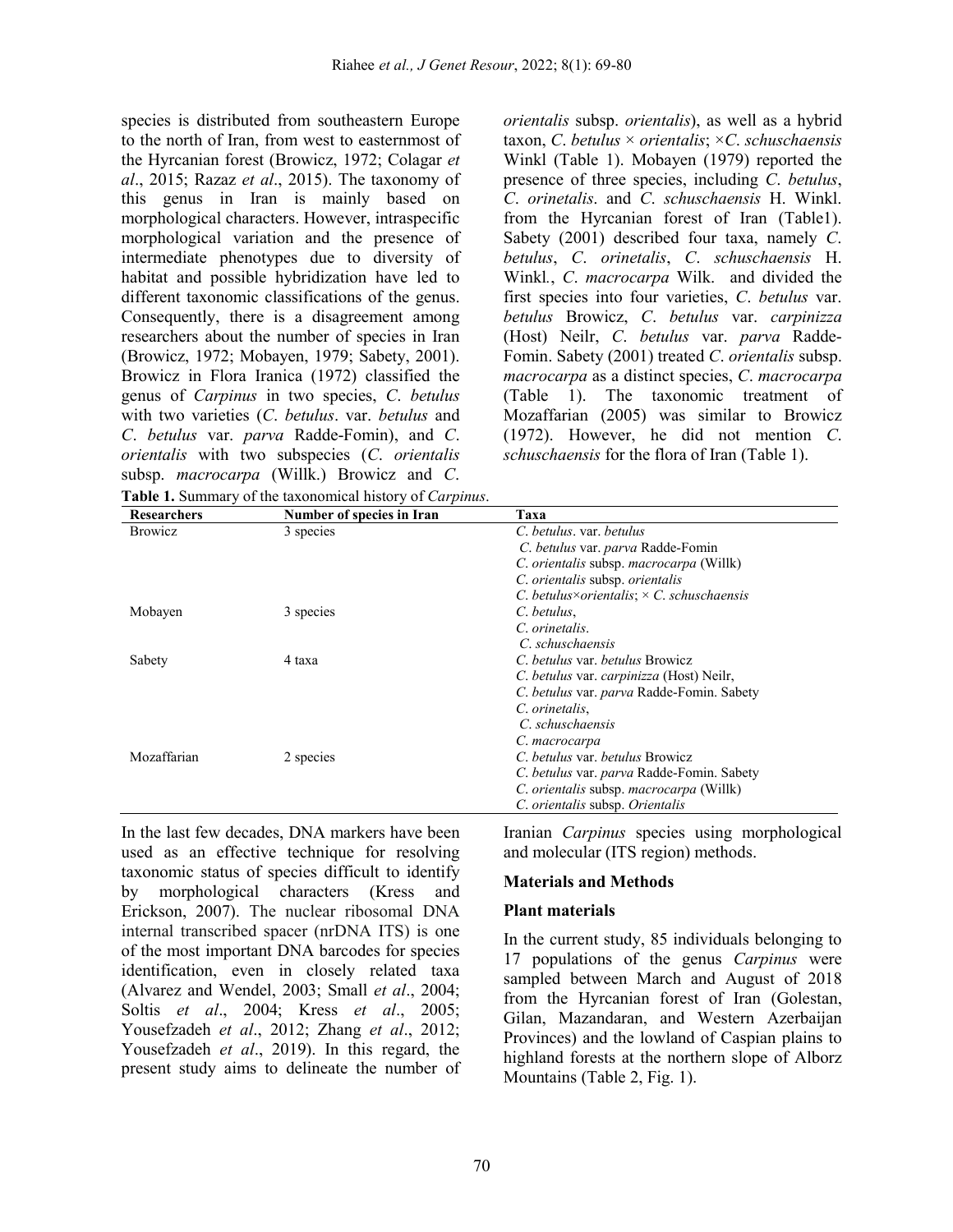| <b>Species</b>          | Pop | Locality                                         | Latitude           | Longitude   | Altitude (m) | <b>Herbarium ID</b> |
|-------------------------|-----|--------------------------------------------------|--------------------|-------------|--------------|---------------------|
| C. betulus var. parva   |     | Mazandaran, Chamestan<br>toward Waz forest       | 36°01'11"          | 52°13'26"   | 174          | IAUH-000014976      |
| C. betulus var. betulus | 2   | Mazandaran, Kheyroud-<br>Kenar forest            | 36°54' 12"         | 51°59'27"   | 118          | IAUH-000014977      |
| C. betulus var. betulus | 3   | Mazandaran, Nowshahr,<br>Madan forest            | 36°42'393"         | 51°23'92"   | 113          | IAUH-000014978      |
| $C$ . schuschaensis     | 4   | Mazandaran, Siah Bisheh                          | 36°12'393"         | 51°35'92"   | 2017         | IAUH-000014985      |
| C. betulus var. betulus | 5   | Mazandaran, Siahbisheh                           | 36°62'393"         | 51°25'92"   | 1759         | IAUH-000014979      |
| C. orientalis           | 6   | Mazandaran, Chalus, Hezar<br>Cham                | 36°72'313"         | 51°15'92"   | 1376         | IAUH-000014986      |
| $C$ . schuschaensis     | 7   | Mazandaran, Chalus,<br>between Dordbon and Delir | 36°52'395"         | 51°25'42"   | 1150         | IAUH-000014987      |
| C. orientalis           | 8   | Mazandaran, Kojur, Dasht<br>Nazir                | 36°22'393"         | 51°65'52"   | 963          | IAUH-000014988      |
| C. macrocarpa           | 9   | Mazandaran, Kojour,<br>Otaghsara village         | 36°62'393"         | 51°75'12"   | 1647         | IAUH-000014989      |
| C. betulus var. betulus | 10  | Gilan, Hashtpar                                  | 39°52'393"         | 50°35'92"   | 1730         | IAUH-000014980      |
| C. betulus var. betulus | 11  | Golestan, Golestan National<br>Park              | 37°42'393"         | 55° 75' 92" | 785          | IAUH-000014981      |
| C. schuschaensis        | 12  | Golestan, Gorgan, Radkan<br>road                 | 36°92'391"         | 59°15'22"   | 1205         | IAUH-000014990      |
| C. betulus var. betulus | 13  | Golestan, Gorgan Ziarat<br>road                  | $36^{\circ}51'51"$ | 54°02'28"   | 931          | IAUH-000014982      |
| C. betulus var. betulus | 14  | Golestan, Gorgan, Zarrin<br>Gol                  | 36°52'393"         | 54°23'92"   | 215          | IAUH-000014983      |
| C. orientalis           | 15  | Golestan, 22 km Azad<br>Shahr to Shahroud        | 36°12'391"         | 55°35'32"   | 479          | IAUH-000014991      |
| C. schuschaensis        | 16  | Golestan, 30km Azad Shahr<br>to Shahroud         | 36°52'392"         | 55°25'92"   | 601          | IAUH-<br>0000149922 |
| C. betulus var. parva   | 17  | East Azerbaijan, Kaleybar<br>to Ghaleh Babak     | 38°01'11"          | 47°23'26"   | 1096         | IAUH-000014984      |

**Table 2.** Location and herbarium accession numbers of the studied populations of *Carpinus* species collected by Riyahee in Iran.



**Fig. 1.** Distribution map of the *Carpinus* populations studied.

Plant specimens were identified according to different references such as Flora Iranica (Browicz, 1972) and Flora U.S.S.R (Kuzeneva, 1936). Herbarium specimens are deposited in the herbarium of Science and Research Branch, Islamic Azad University (IAUH), Tehran.

### **Morphological data**

All 85 collected individuals were used for morphological study and 36 morphological characters were measured for each individual (Table 3). Most of the evaluated traits are those used in previous studies (Browicz, 1972; Sabety, 2001; Chapolagh *et al.,* 2013; Adam *et al*., 2007; Razaz *et al*., 2013). Five individuals were examined per population and each character was measured randomly five times per individual and finally, the average of each feature was determined. Variables with deviation from normal distribution were log-transformed. We calculated Pearson and Spearman correlation coefficients to find variables with strong correlation (> 0.9) using IBM SPSS Statistics 26 (IBM Corp, 2019) software. Characteristics of leaves, stipule, petiole, fruit bract, and fruit were also studied on the plants. Finally, 36 characters (18 qualitative, 18 quantitative) were chosen for morphological analyses. Cluster analysis (CA) was performed for all characters and principal components analysis (PCA) was conducted based on quantitative characters using JMP11 software (1989-2007).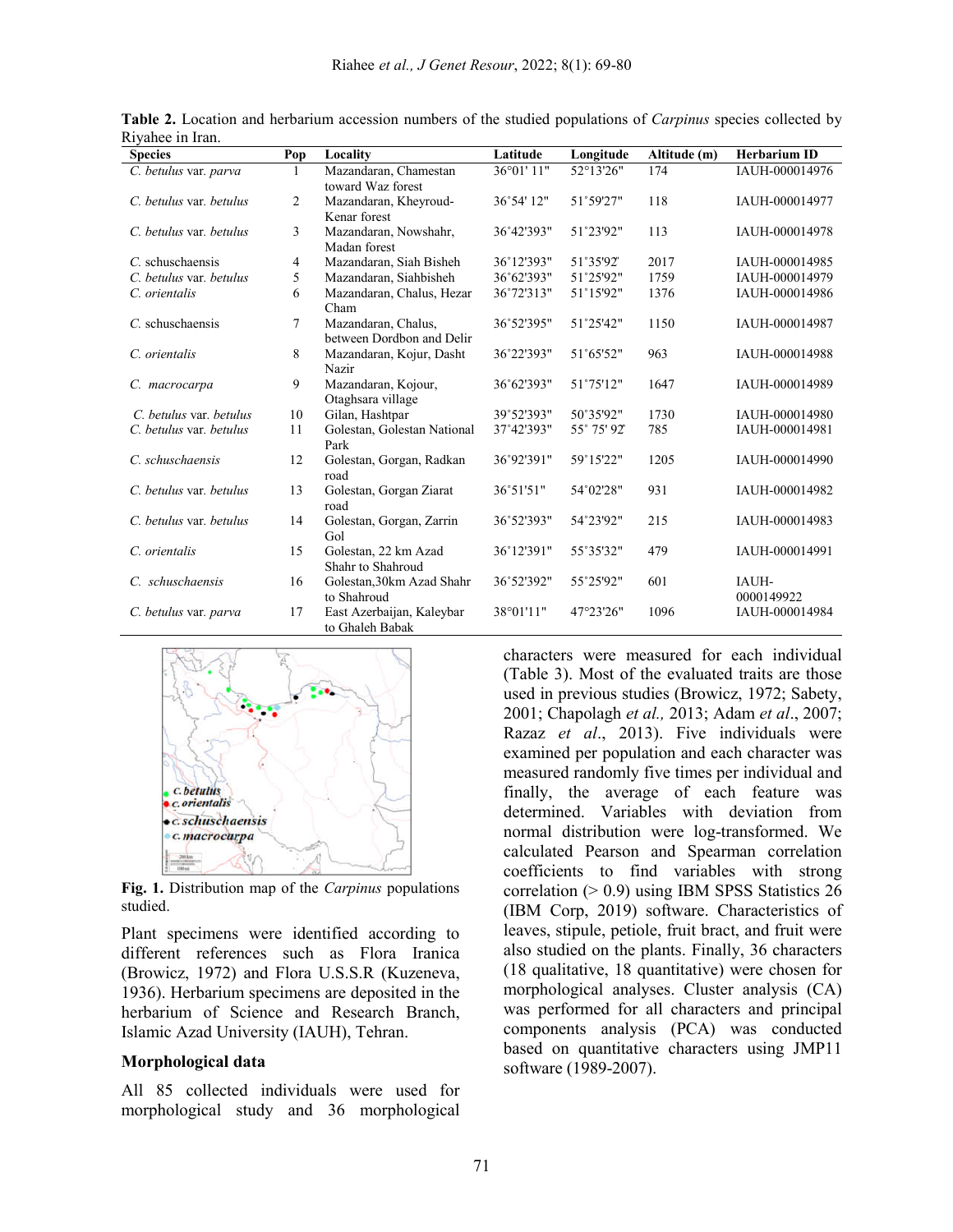| Abbreviation  | Character                                                                                                 | Abbreviation | Character                                                                                      |
|---------------|-----------------------------------------------------------------------------------------------------------|--------------|------------------------------------------------------------------------------------------------|
| $L\_L$        | leaf length (cm)                                                                                          | <b>NTCL</b>  | Number of teeth on central lobe of bract                                                       |
|               |                                                                                                           |              | $(absent=0; 0.2-0.8=1)$                                                                        |
| L W           | leaf width (cm)                                                                                           | TML          | Trichrome of leaf margin (absent=0, present=1)                                                 |
| <b>BW</b>     | distance from leaf base to the leaf<br>maximum width (cm)                                                 | <b>ULST</b>  | Upper leaf surface trichrome (absent=0,<br>$present=1)$                                        |
| $L-S$         | stipule length(mm)                                                                                        | BL           | Basal leaf (cordate=0, rounded=1)                                                              |
| <b>CLL</b>    | central lobe length of bracts (cm)                                                                        | LS.          | Leaf shape (ovate= $0$ , elliptical= $1$ , oblong= $2$ )                                       |
| <b>CLW</b>    | central lobe width of bracts (cm)                                                                         | LA           | Leaf apex (Acute= $0$ , Acuminate=1, caudato-<br>$Acuminate=2$                                 |
| LAL           | leaf apex length (cm)                                                                                     | OL           | Outer lobe of bract (convex=0, lobatae=1)                                                      |
| ILL           | inner lobe length of bracts (cm)                                                                          | <b>ILM</b>   | Margins on the inner lobe of bract (whitout<br>lobe= 0, Entire= 1, Etire-Erose= 2, Erose= 3)   |
| <b>ILW</b>    | inner lobe width of bracts (cm)                                                                           | <b>CLM</b>   | Margins on the central lobe of bract (Entire= $0$ ,<br>Erose Entire= 1, Erose= 2)              |
| PL            | petiole length (cm)                                                                                       | <b>OLM</b>   | Margins on the outer lobe of bract (whitout<br>$lobe=0$ , Entire= 1, Etire-Erose= 2, Erose= 3) |
| V             | number of leaf veins                                                                                      | FC           | Fruit color (green=0, brown=2, black=3)                                                        |
| <b>NLF</b>    | number of lines on the fruit                                                                              | FS.          | Fruit shape (late ovate= $0$ , ovate= $1$ , elliptic= $2$ )                                    |
| <b>SW</b>     | fruit width (cm)                                                                                          | FA           | Fruit apex (truncatae = $0$ , acute= 1, apiculatus =<br>2)                                     |
| SL1           | fruit length (cm)                                                                                         | <b>ATIL</b>  | top angle of inner lob of bract                                                                |
| IL            | inner lobe of bracts (non lobatae=0,<br>indistincte=1, lobatae= $2$ )                                     | <b>ABCIL</b> | Angle between central and inner lobes on bract                                                 |
| <b>DTOBCL</b> | distance between top and outer<br>base of central lobe (absent= $0$ ;<br>$0.74 - 1.08 = 1$ ; 2.14-2.73=2) | <b>ABCOL</b> | Angle between central and outer lobes on bract                                                 |
| <b>NTIL</b>   | number of teeth of inner lobe of<br>bracts (absent= $0$ ; present= $1$ )                                  | <b>FW</b>    | Fruit width (cm)                                                                               |
| <b>NTOL</b>   | number of teeth on outer lobe of<br>bracts (absent= $0$ ; 1-3= 1)                                         | FL1          | Fruit length (cm)                                                                              |

**Table 3.** Quantitative and Qualitative characteristics of the studied materials of *Carpinus.*

# **Molecular study**

In total, 34 individuals from 17 collected populations of the genus *Carpinus* (two individual per each population) were sequenced for the present study. Moreover, we added 25 - GenBank sequences of the genus for the molecular study. *Betulus* and *Alnus* were selected as outgroups according to Yoo and Wen (2002) and Chapolagh *et al.* (2012). The list of non-Iranian taxa used in our analysis along with the GenBank accession numbers is indicated in table 4. Fresh leaves were taken randomly from each studied population and stored in silica gel. Genome extraction was performed using Nucleospin plant ІІ extraction kits. PCR amplification was done for the entire ribosomal ITS region (ITS1+ 5.8S + ITS2) using primer ITS-AB101 and ITS -ab102 (Douzery *et al.*, 1999). The quality of PCR products was tested by being placed on 0.1 agarose gel.

Sequences were subjected to an automated alignment procedure using Clustal W (Thompson *et al*., 1994) under BioEdit v7.0.5.3 (Hall, 1999), and the resulting multiple alignments were corrected manually. Gaps were coded as informative sites in FastGap v1.2 (Borchsenius, 2009) according to the simple gap-coding method of Simmons and Ochoterena (2000). The sequence alignments used in the analyses are found in Online Resources 1- 2 (ESM 1- 2). Statistics on variation and information content of datasets were calculated with MEGA v7.0.21 (Kumar *et al*., 2016). For the determination of the taxonomic status of *Carpinus* species in Iran, phylogenetic trees were constructed based on maximum likelihood (ML) and Bayesian inference (BI) analyses and using data sets  $(ITS1 + 5.8S + ITS2)$ . The TIM1+I+G best-fit of sequence evolution model for 10-million generations was selected in jModelTest v2.1.10 (Guindon and Gascuel, 2003; Darriba *et al*., 2012) under the Akaike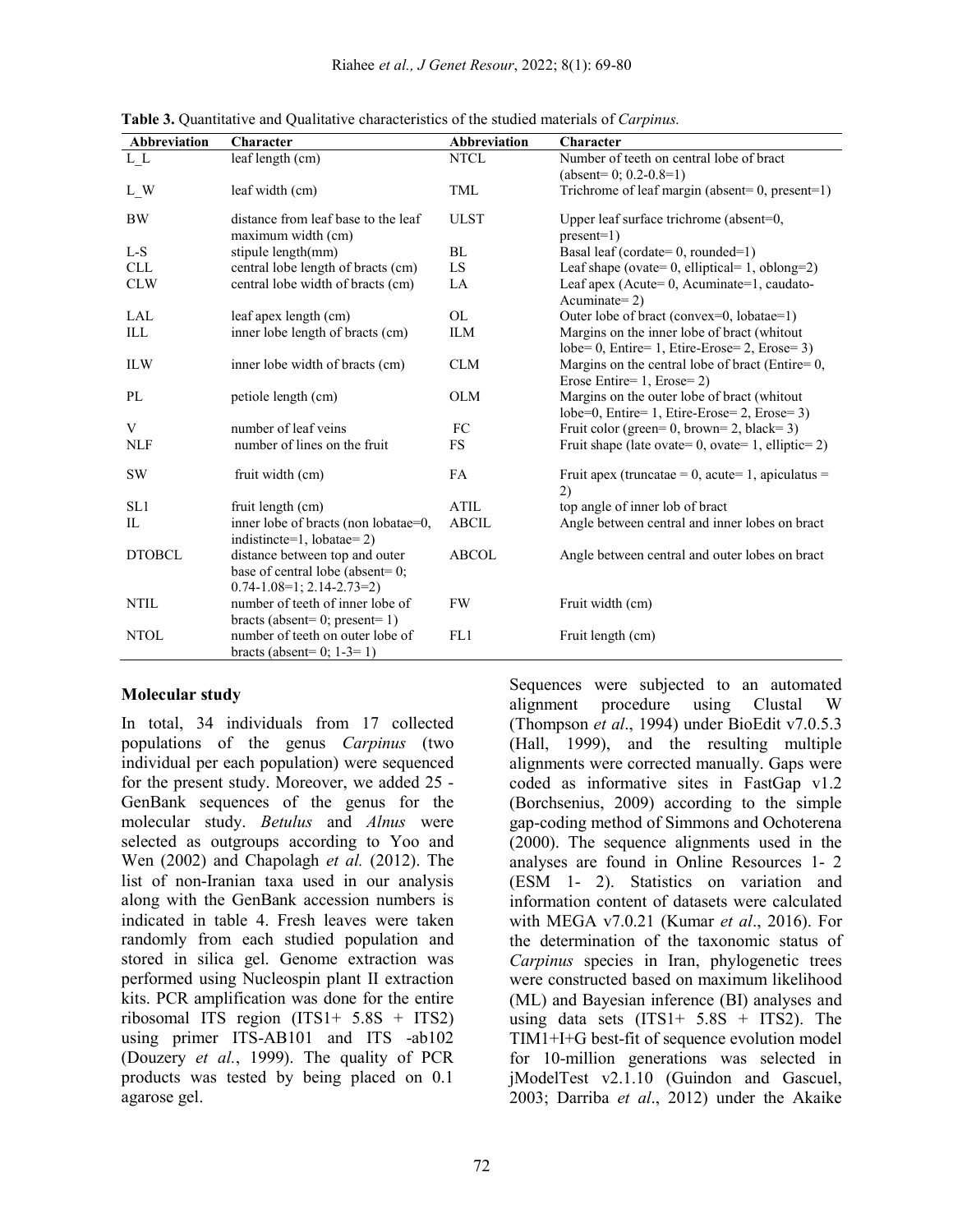Information Criterion (AIC). ML analysis was carried out in raxmlGUI v1.5 (Silvestro and Michalak, 2012) the graphical interface of RAxML v7.2.6 (Stamatakis 2006), with 1000 replicates of bootstrap heuristic searches for nodal support (Felsenstein, 1985). Two parallel runs were done for 10-million generations, with 4 Markov chains and a sampling frequency of 1000 generations. The examination of the convergence of runs with accepting only the effective sample sizes  $> 200$  for all parameters was conducted using Tracer v1.6 (Rambaut *et al*., 2014). The first 10% of the sampled trees were discarded as burn-in, and the remaining trees were used to construct a 50 percent majority-rule consensus tree visualized using FigTree.

#### **Results**

#### **Morphological analysis**

In the results of cluster analysis, the studied populations were grouped in two major clusters (Fig. 2). All populations of *C*. *btulus* placed in the first major cluster (cluster І) and populations of *C*. *orientalis*, *C*. *macrocarpa,* and *C*. *schuschaensis* fell into the second major cluster (cluster ІІ). *C. betulus* var. *parva* are in cluster Іa and Cluster ІІ was also divided into 2 subclusters. Sub-cluster IІa included populations of *C*. *orientalis*, Whilst *C*. *macrocarpa,* and *C*. *schuschaensis* were located in sub-cluster ІІb (Fig. 2).



**Fig. 2.** Cluster analysis of *Carpinus* species based on quantitative and qualitative morphological data.

The PCA plot performed on quantitative morphological data revealed three groups. The two first principal components accounted for 69.8% of the total variance, 58% and 11.8% for the first and the second axes, respectively. Individuals of *C*. *betulus* located in the lower right and *C*. *orientals* differentiated very well in the left parts of the diagram (Fig. 3). Individuals of *C*. *macrocapa* and *C*. *schuschaensis* separated from the other taxa along the second axis. CLW, FW, and L\_S have the most contribution in the separation of the studied taxa (Table 5).



**Fig. 3.** Principal component analysis of the studied *Carpinus* taxa based on the quantitative morphological variables

#### **Molecular analysis**

The final alignment of the ITS data matrix consisted of 612 base pairs and 47 ITS sequences of the genus *Carpinus* (including 30 sequences from NCBI and 17 sequences from this study) among which 133 positions were phylogenetically variable and 65 were informative.

The overall topology of ML and BI analyses were similar. Therefore, we only presented the results of the Bayesian tree in Fig. 4. The results of the molecular analysis showed that the genus *Carpinus* is a monophyletic group. In the strict consensus tree, *Carpinus* consisted of two major clades. Clade I included species of the sect. *Distegocarpus* (*C*. *rankanensis* Hayata, *C*. *japonica* Bl and *C*. *fangiana* Hu) and all species of the sect. *Carpinus* is located in clade II. Clade II is represented by five sub-clades. Sub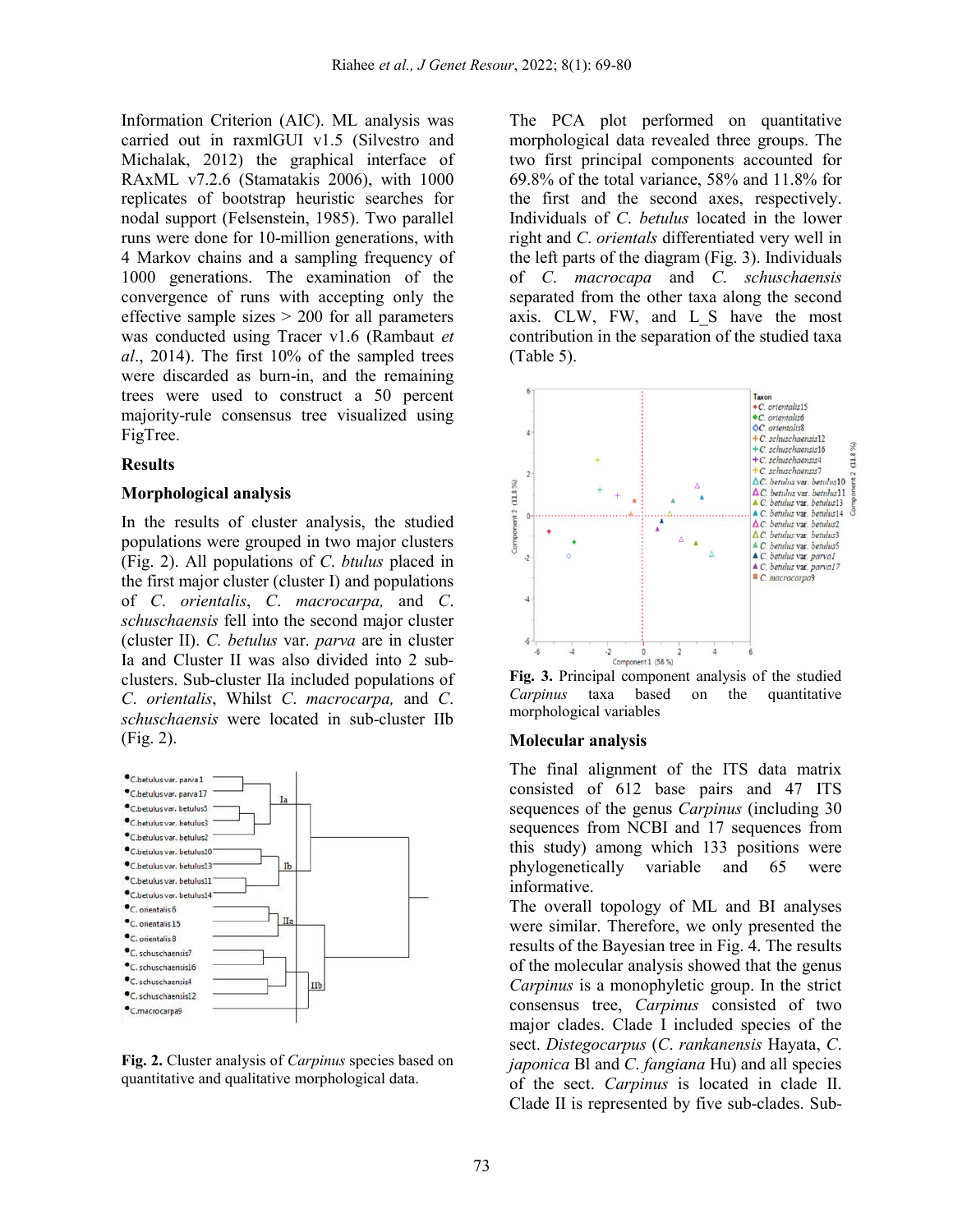clade A contains C. betulus (PP= 100%, ML= 99 %). *C*. *tientaiensis*, *C*. *langaoensis*, *C*. *mianningensis* and *C*. *tschonoskii* formed subclade B (PP= 76%, ML= 79%). *C*. *macrocarpa*, *C*. *orientalis,* and *C*. *schuschaensis* specimens from Iran were placed in sub-clade C with strong support (PP= 100%, ML= 86%). *C*.

*pubscens*, *C*. *kawakami*, *C*. *rupestris*, *C*. *mollicoma,* and *C*. *turczaninovii* are located in sub-clade D (PP= 100%, ML= 62%). Sub-clade E (clade E; PP=  $100\%$ , ML=  $96\%$ ) included specimens of *C*. *londoniana* and *C*. *fargesiana*, *C*. *laxiflora* and *C*. *viminea*.) (Fig. 4).

**Table 4**. **Species** with clade affiliation, location, and GenBank accession number.

| <b>Species</b>                                 | Locality                                            | AcN*            |
|------------------------------------------------|-----------------------------------------------------|-----------------|
| C. betulus var. parva (clade A)                | Iran, Mazandaran, Chamestan to Ward waz forest      | MN792640        |
| C. betulus var. betulus (clade A)              | Iran, Mazandaran, Kheyroud-Kenar forest             | MN795490        |
| C. betulus var. betulus (clade A)              | Iran, Mazandaran, Nowshahr, Madan Forest            | MN792798        |
| Carpinus schuschaensis (clade C)               | Iran, Mazandaran, Siah Bisheh                       | MN795134        |
| C. betulus var. betulus (clade A)              | Iran, Mazandaran, Siahbisheh                        | MN808611        |
| Carpinus orientalis (clade C)                  | Iran, Mazandaran, Chalus, Hezar Cham                | MN795483        |
| Carpinus schuschaensis (clade C)               | Iran, Mazandaran, Chalus, between Dozdbon and Delir | MN808610        |
| Carpinus orientalis (clade C)                  | Iran, Mazandaran, Kojur, Dasht Nazir                | MN795485        |
| Carpinus macrocarpa (clade C)                  | Iran, Mazandaran, Kojour, Otaghsara village         | MN795486        |
| C. betulus var. betulus (clade A)              | Iran, Gilan, Hashtpar                               | MN808612        |
| C. betulus var. betulus (clade A)              | Iran, Golestan, Golestan National Park              | MN795478        |
| Carpinus schuschaensis (clade C)               | Iran, Golestan, Gorgan, Radkan road                 | MN795489        |
| C. betulus var. betulus (clade A)              | Iran, Golestan, Gorgan Ziarat road                  | MN808607        |
| C. betulus var. betulus (clade A)              | Iran, Golestan, Gorgan, Zarrin Gol                  | MN808606        |
| Carpinus orientalis (clade C)                  | Iran, Golestan, 22 km Azad Shahr to Shahroud        | MN808605        |
| Carpinus schuschaensis (clade C)               | Iran, Golestan, 30km Azad Shahr to Iran, Shahroud   | MN808609        |
| C. betulus var. parva (clade A)                | Iran, East Azerbaijan, Kaleybar to Ghaleh Babak     | MN808604        |
| Carpinus betulus (clade A)                     | GenBank                                             | AF432027        |
| Carpinus tientaiensis (clade $B_1$ )           | GenBank                                             | JF796534        |
| Carpinus tientaiensis (clade $B_1$ )           | GenBank                                             | KX946976        |
| Carpinus pubescens (clade $D_1$ )              | GenBank                                             | <i>AF432050</i> |
| Carpinus langaoensis (clade B2)                | GenBank                                             | <i>KX946973</i> |
| <i>Carpinus langaoensis</i> (clade $B_2$ )     | GenBank                                             | KX946974        |
| <i>Carpinus mianningensis</i> (clade $B_2$ )   | GenBank                                             | KX946971        |
| Carpinus mianningensis (clade $B_2$ )          | GenBank                                             | KX946972        |
| <i>Carpinus rupestris</i> (clade $D_2$ )       | GenBank                                             | MG727562        |
| <i>Carpinus mollicoma</i> (clade $D_2$ )       | GenBank                                             | KX946977        |
| Carpinus londoniana (clade $E_1$ )             | GenBank                                             | JF796532        |
| <i>Carpinus rankanensis</i> (clade $G_1$ )     | GenBank                                             | <i>FJ011727</i> |
| Carpinus fargesiana (clade $E_1$ )             | GenBank                                             | MG923676        |
| Carpinus tschonoski (clade B <sub>2</sub> )    | GenBank                                             | <i>MH710986</i> |
| Carpinus tschonoskii (clade $B_2$ )            | GenBank                                             | FJ011733        |
| Carpinus fangiana (clade $G_1$ )               | GenBank                                             | AJ783633        |
| Carpinus fangiana (clade $G_1$ )               | GenBank                                             | AF432034        |
| <i>Carpinus turczaninovii</i> (clade $D_3$ )   | GenBank                                             | JF831033        |
| Carpinus turczaninovii (clade D <sub>3</sub> ) | GenBank                                             | <i>AF432056</i> |
| Carpinus japonica (clade G <sub>2</sub> )      | GenBank                                             | AJ783635        |
| Carpinus laxiflora (clade $E_2$ )              | GenBank                                             | AF432037        |
| Carpinus laxiflora (clade $E_2$ )              | GenBank                                             | AF432039        |
| Carpinus viminea (clade $E_3$ )                | GenBank                                             | AF432058        |
| Carpinus kawakamii (clade $D_1$ )              | GenBank                                             | <i>FJ011720</i> |
| <i>Carpinus viminea</i> (clade $E_3$ )         | GenBank                                             | AF432058        |
| Betula glandulosa                              | GenBank                                             | KT309017        |
| Ostryo carpinifolia                            | GenBank                                             | AF432059        |
| Ostryopsis nobilis                             | GenBank                                             | KC412171        |
| Corylus heterophylla                           | GenBank                                             | AF297352        |
| Alnus accuminata                               | GenBank                                             | AJ251673        |

\*AcN= Accession numbers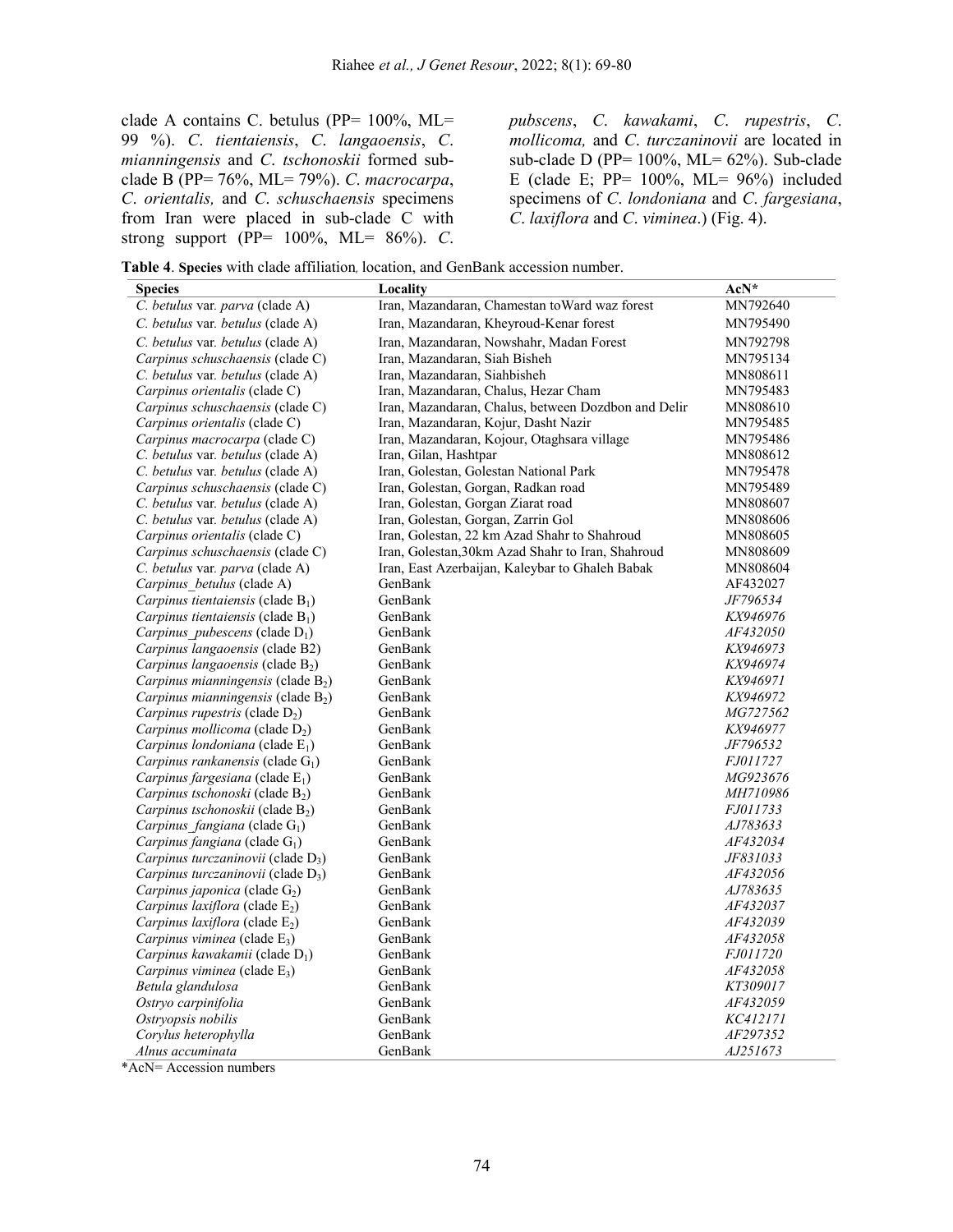| Character* | Principal 1 | <b>Principal 2</b> |
|------------|-------------|--------------------|
| L L        | 0.3406489   | $-0.077157$        |
| L W        | 0.3046627   | $-0.057929$        |
| <b>BW</b>  | 0.3269439   | $-0.11286$         |
| LAL.       | 0.2883221   | 0.0158798          |
| PL.        | 0.3180824   | 0.0911841          |
| FL1        | 0.2451404   | 0.048352           |
| CLL.       | 0.3171658   | 0.0474144          |
| HJ.        | 0.3198263   | 0.1402485          |
| <b>ILW</b> | 0.3030707   | 0.1731279          |
| NLF        | 0.2484672   | $-0.032397$        |
| L S        | $-0.03519$  | 0.525151           |
| <b>FW</b>  | 0.1198701   | 0.546273           |
| V          | 0.2083597   | $-0.130798$        |
| CLW        | $-0.156061$ | 0.568156           |

**Table 5**. Details of quantitative and qualitative morphological characters were used in the present study.

CLW -0.156061 0.568156 \*L\_L= leaf length (cm); L\_W= leaf width (cm); BW= distance from leaf base to the leaf maximum width (cm); LAL= leaf apex length (cm); PL= petiole length (cm); FL1= fruit length (cm); CLL =central lobe length of bracts; ILL= inner lobe length of bracts (cm); ILW= inner lobe width of bracts (cm); NLF; number of lines on the fruit; L\_S= leaf shape; FW= Fruit width (cm); V=number of leaf veins; CLW=central lobe width  $\overline{of}$  bracts  $(cm)$ 

### **Discussion**

The result of ITS tree showed that Iranian species of the genus *Carpinus* were located in two different well-supported clades. *C*. *betulus* was closer to *C*. *tschonoskii* and *C*. *orientalis*, *C*. *macrocarpa*, *C*. *schuschaensis* showed a sistergroup relationship with *C*. *pubscens*, *C*. *kawakami, C. rupestris, C. mollicoma,* and *C*. *turczaninovii* (Fig. 4). These relationships were also reported by Yoo and Wen (2002) and Sun *et al*. (2011). The clear separation of *C*. *betulus* and *C*. *orientalis* in the ITS tree is also supported by other lines of evidence. Morphologically, these species belong to different subsections of sect. *Carpinus* (Yoo and Wen, 2002). Furthermore, each species has a different ploidy level with 2n= 8x= 64 for *C*. *betulus* and *C*. *orientalis* in 2n= 2x= 16. In addition, Carabus *et al*. (2017) investigated the genetic diversity of *C*. *betulus* and *C*. *orientalis* in Romania and the results of their study showed that these two species do not share common chloroplast haplotypes, even when they occur in sympatric areas.

Taxonomic histories of *C*. *macrocapa* and *C*. *schuschaensis* have been controversial. *C*. *macrocapa* was firstly described by Willkomm (1887) as a variety of *C*. *oreintalis*, *C*. *orientalis* var. *macrocarpa*. Later, Winkler (1904) suggested that this taxon differs from *C*. *orientalis* by having larger leaves and fruit bracts and elevated *C*. *macrocapa* to species level. Browicz (1972), considering the differences in

leaf and fruit bract size, divided *C*. *orientalis* into two subspecies, *C*. *orientalis* subsp. *macrocarpa* with larger leaves and fruit bracts and *C*. *orientalis* subsp. *orientalis* with the smaller ones. However, he emphasized it is possible that subsp. *macrocarpa* is only a hybrid form closely resembling *C*. *orientalis*. *C*. *schuschaensis* was firstly identified by Winkler (1904). According to Browicz (1972) *C*. *schuschaensis* with variable bract size and shape, intermediate leaf and height, represents a hybrid form of *C*. *betulus* and *C*. *orinetalis* because hybridization appears to be common in sympatric areas of the above-mentioned species. Therefore, he recognized *C*. *schuschaensis* as a hybrid of *C*. *betulus* and *C*. *orinetalis*. This view was also adopted by Ghahreman (2000). On the other hand, Chapolagh Paridari *et al.,* (2012) revised the taxonomy of the genus *Carpinus* in Iran using molecular data (nrDNA ITS and *trnHpsbA*) and the results of their study did not confirm the species status of *C*. *schuschaensis*. They concluded that this taxon lies within the intra-specific morphological variation of *C. orientalis* and synonymized *C*. *schuschaensis* under the former taxon.

In the present study, although *C*. *macrocapa* and *C*. *schuschaensis* showed an intermediate position between *C*. *betulus* and *C*. *orientalis,* in the PCA plot of morphological data, ITS sequences of *C*. *macrocapa* and *C*. *schuschaensis* produced clean chromatograms identical in sequence to *C*. *orientalis* and these three species formed a monophyletic group with high support in the ITS tree (Figs. 3 and 4).

Moreover, in the cluster analysis of morphological data, *C*. *macrocapa*, *C*. *schuschaensis,* and *C*. *orientalis* were included in the main cluster with two sub-clusters (Fig. 2). Based on the morphological differentiation of *C*. *macrocapa*, we agree with those who consider this taxon as a distinct subspecific taxon of *C*. *orientalis* (Browicz, 1972; Mozaffarian, 2005). Razaz *et al.,* (2013) investigated the morphological diversity of *C*. *orientalis* in 32 populations and stated that subdividing this species into two subspecies based on two main diagnostic characters (leaf and bract size) is not valid because there is no correlation between these characters. In our morphological study, leaf size exhibited a continuous variation among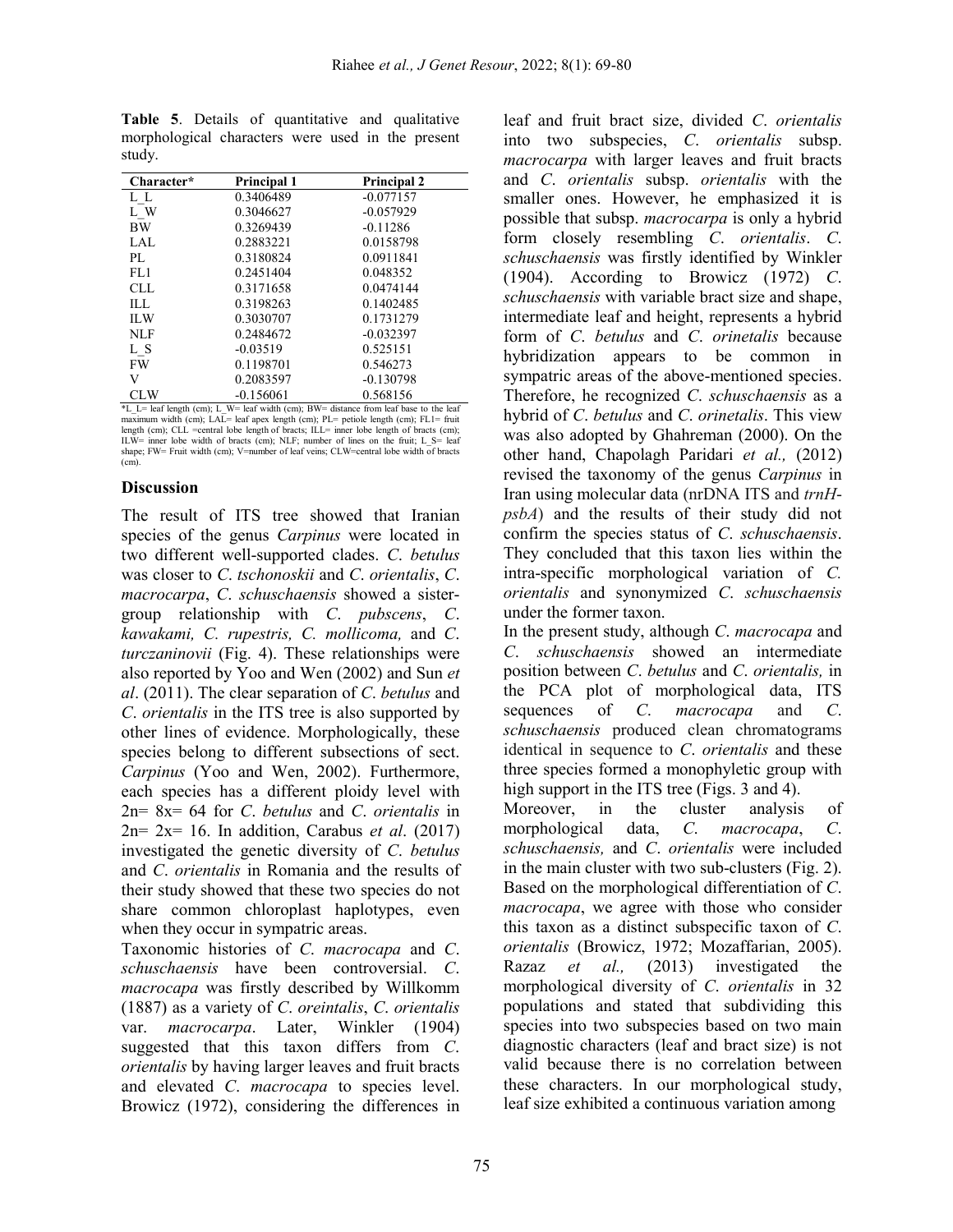

**Fig. 4.** Tree result of merging Bayesian and maximum likelihood trees by analyzing the ITS data. Numbers above the branches are posterior probabilities (PP) values of Bayesian inference (BI), and numbers below the branches are values of maximum likelihood (ML).

*C*. *orientalis*, *C*. *macrocapa,* and *C*. *schuschaensis*.

In contrast, morphological characters such as the width of central lobe bract and stipule length, as well as fruit width are useful in the separation of *C*. *orientalis* from *C*. *macrocapa* and *C*. *schuschaensis* (Table 4). Furthermore, these taxa

show different geographical distributions in the world. Whereas *C*. *orientalis* is distributed from southeastern Europe to northern Iran, the distribution range of *C*. *macrocapa* and *C*. *schuschaensis* is restricted to the Hyrcanian forest of Iran, Talish in the Azerbaijan Republic, and Caucasus austro-orientalis (Browicz, 1972).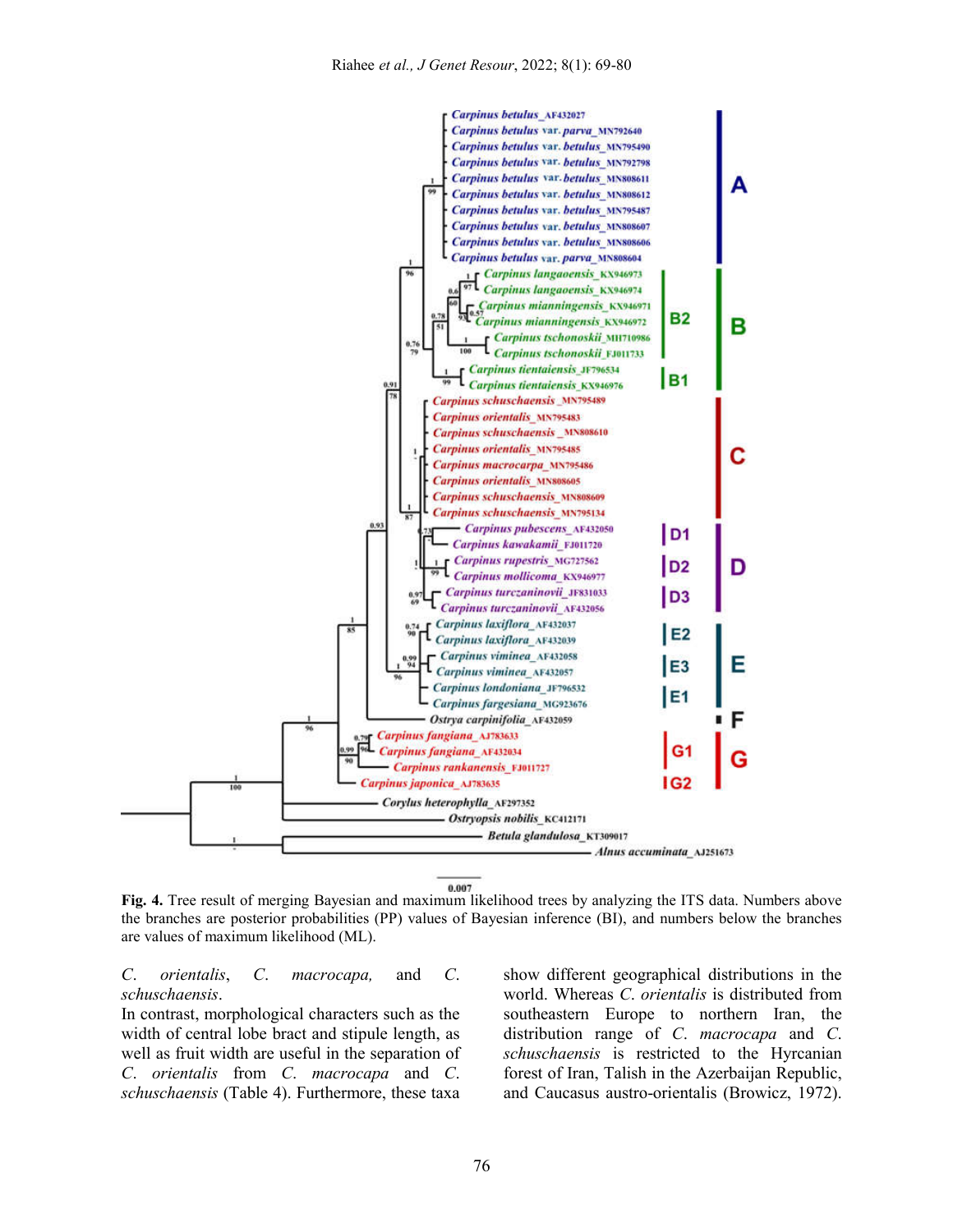In the case of *C*. *schuschaensis*, we concur with Chapolagh *et al*. (2012). However, as subs. *macrocarpa* was published before *C. schuschaensis,* we suggest that this taxon should be treated as a synonym of *C*. *orientalis* subsp. *macrocarpa*.

The results of our study revealed that, compared to hybridization, intra-specific morphological diversity has caused more taxonomic confusion in the taxonomy of the genus *Carpinus* in Iran. The results of our morphological study is following Razaz *et al*. (2013) who observed high levels of variation in quantitative and qualitative morphological characters of *C*. *orientalis*. This morphological diversity could be explained by differences in environmental conditions such as elevation. This species grows in different elevation levels from 200 m to 2600 m (Browicz 1972; Razaz *et al*., 2013).

Based on the differences in the bract and leaf size, two varieties have been mentioned for *C. betulus* in flora Iranica and our study, showing an intraspecific division for this species.

# **Taxonomic treatment**

# **Key to the taxa**

1) Bracts 3- lobed; margin of lobes entire or rarely dentate. The number of stria of bract 3. Distance between central lobe apex from outer lobe base 2.14-2.73 cm. leaf length (5) 6-10 (12) × 2/8-6/3 cm...................................1. C. betulus - Bracts ovate or 2 (-3) lobed; both sides dentate. The number of stria of bract 4-7. Distance between central lobe apex from outer lobe base 0-1/08 cm. Leaf length 4/02- 6cm...................................2 2) Stipule length 0/2-0/28 cm. Central lobe width 0/67-0/9 cm. Seed width 0/32-0/41 cm. Bracts not lobed......2. *C***.** *orientalis* subsp. *orientalis* Stipule length 0/33-0/44 (0/24) cm. Central lobe width 0/92-1/4 cm. Seed width 0/46-0/62 cm. Bracts 2 (-3) lobed; outer lobe dentate (erose)

*………………C***.** *orientalis* subsp. *macrocarpa. C***.** *betulus* L., Spee. Plant. 998 (1753).

*Syn.: C. caucasica* GROSSH*.,* IZV*.*  Azerb*.*Fil*.* Akad. Nauk SSSR*.* 5:34 (1940).

Icon.: REICHENB., Icon. Fl. Germ. 12: tab. *632, 633 (1850).*

A tree of about 25 m in height. Deciduous; bark grey; trunk rounded-ribbed. Branchlets brown. Buds up to 10 mm long narrowly oblong. Covered with numerous scales; scales reddishbrown, ciliate., Leaf elliptical or oblong, (5) 6-10  $(12) \times 2/8-6/3$  cm, at the base rounded or cordate, in upper surface glabrous or sparsely villous, in lower surface villous, acuminate or mucronate,  $0/2$ -0/8  $\times$  0/3-0/9 cm, at the margin irregularly double serrate; number of leaf veins 11-16; petiole length 0/9-1/5 cm; stiuple length 0/4-0/7 cm; fruit bracts 3 lobed, central lobe  $2/97-3/66 \times 0/6 - 0/92$  cm, without teeth or rarely dentate, inner lobe of bract  $1/13-1/86 \times 0/32$ -0/56 cm, distinct, without teeth, outer lobe  $1-2 \times$ 0/3-0/6 cm, at the margin entire; distance between central lobe apex from outer lobe base 2/14-2/73 cm; inflorescence 2-5 cm long. pendulous, in fruiting state up to nearly 15 cm long, 6 cm wide; nutlets  $0/5 - 0/7 \times 0/38 - 0/56$  cm, late ovate, ovate or rarely elliptic, brown or green, at the apex truncatae or acutish ; number of lines on the nutlet 12-13.

Distribution and habitat: Central Europe to South-east, Anatolia, Caucasus, Northern Iran.

# --var *betulus*

Type: Europa, LINN 1131.1.; Central lobe length of bracts  $2/7-4 \times 0/7-1$  cm.; Selected specimens seen: Iran, Mazandaran Province: Kheyroud-Kenar Forest, Riahee IAUH-000014977: Nowshahr, Madan Forest, Riahee IAUH-000014978. Gilan Province: Hashtpar, Riahee IAUH-000014980. Golestan Province: National Park, Riahee IAUH-000014981, Gorgan, Ziarat Road, Riahee IAUH-000014982; Zarrin Gol, Riahee IAUH-000014983.

--var *parva* RADDE-FOMIN, Mem. Cl. Sciene. Phys. et Math., Acad. Scienc. de I' Ukraine 15,1;81 (1929).

Type: Dagestan, Agan kale prope Temir-chan-Schura, 1916, BUDAEV

Central lobe length of bracts  $1/8 - 2/2 \times 0/3 - 0/5$  cm. Leaves smaller than var. *betulus*.

Selected specimens: Iran, Mazandaran Province: 20 km from Chamestan toward Waz Forest, Riahee IAUH-000014976. East Azerbaijan Province: Kaleybar to Ghaleh Babak, Riahee IAUH-000014984.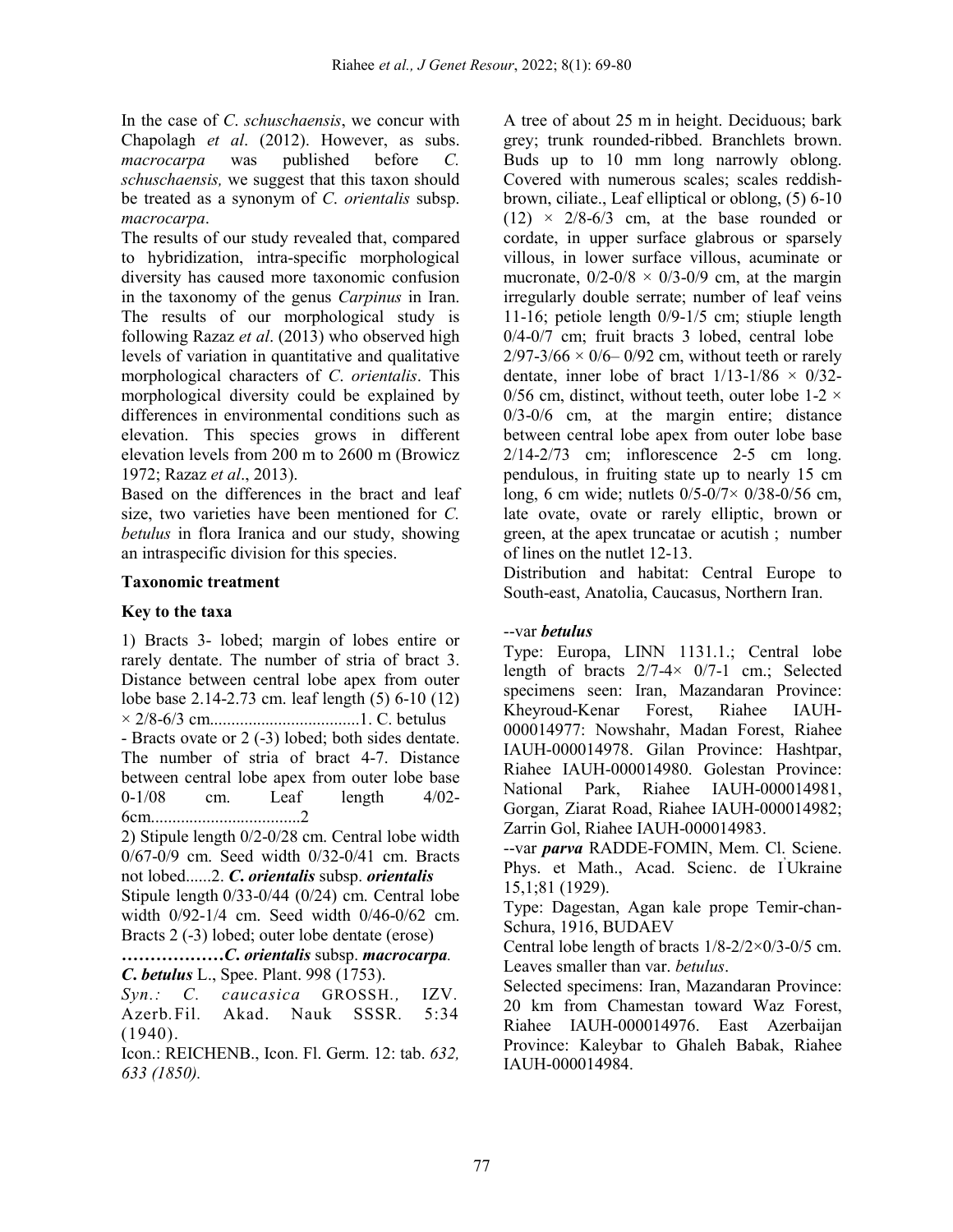2. *C. orientalis* MILLER, Gard. Dict. ed. 8 no.3 (1768)

*Syn.: C. duinensis* Scop., Fl., Carn. ed. 2; 243, tab.60 (1772).

Icon: C. K. SCHNEIDER, I11. Handb. Laubholzk, I, tab. 78 (1904); RADDE-FOMIN; Mem. Cl. Science. Phys. et Math., Acad. Scienc. de I'Ukraine 15, 1: tab. 7a (1929*).* 

Robust Shrub or small tree to nearly to 4- 5 (-8) m high. Young branches and petioles silky- hairy. Leaves oval, ovalellipsoidal or ellipsoidal, 4/2-6×2/34-3/7 cm, at the base cordate or rarely rounded; both surfaces villous, densely villous along the veins, at the apex acute or acuminate  $0-0/6\times0-0/4$ cm, at the margin irregularly double serrate; the number of leaf veins 10-14; petiole length 0/6-1 cm; stipule length 0/2-0/44 cm. Inflorescence dense, in fruiting state 3-6 (-8) cm long, 2-3/5 cm board. Fruit bracts triangularovate or 2 (3) lobed; central lobe 1/82- 4×0/67-1/14 cm; inner lobe 0-0/8×0-1/15 cm; outer lobe of bract  $0-2/2\times0-7$ cm; non-lobed bracts entire, erose-entire or erose at the margin with 1-5 teeth; distance between central lobe apex from outer lobe base 0-1/08 cm. Nutlets 0/4-  $0/9 \times 0/32 - 0/62$ , late ovate, ovate or elliptic, green, black or rarely brown, at the apex truncatae or apiculate; the number of lines on the fruit 8 - 12.

Distribution and habitat: South-eastern Europe, Anatolia, northern Syria, Caucasus and N., and NW Iran.

# **--**subsp*. orientalis*

Type: Southern Europe

Stipule length 0/2-0/28 cm. Bracts not lobed Seed width 0/32-0/41 cm.

Selected specimens: Iran: Mazandaran Province: Chalus, Hezar Cham, Riahee MN795483: Kojur, Dasht Nazir, Riahee MN795485. Golestan Province, 22 km from Azad Shahr toward Shahroud, Riahee MN808605.

*--*subsp*. macrocarpa* (WILLk) BROWIZ, F*lora* Iranica 97: 2 (1972).

Syn.: C. orientalis MILLER var. *macrocarpa* WILLK., Forstl*.* Flora 368 (1887*); C. macrocarpa* (WILLK.) WINKL. in ENGLER gR Pflanzenr. IV-

61:38 (1904); *C. hybrida H.* WINKL. in ENGLER, Pflanzenr. IV-61: 40 40 (1904)*. C. schuschaensis* WINKL in ENEGLER, Pflanzenr. IV-61: 32 (1904); *C. grosseserata H.* WINKL., l. c. *C. geokezaica* RADDE-Fomin. Mém.CI. Sciene. Phys. et. Math., Acad. Sciene. de Í'Ukraine 15, 1:89 (1929*).* 

Typus: Turcomania, Hohenacker*.* Stipule length 0/33-0/44 (0/24) cm. Central lobe width 0/92-1/4 cm. Seed width 0/46-0/62 cm. Bracts 2 (-3) lobed, outer lobe dentate (erose). Selected specimens: Iran, Mazandaran Province: Siah Bisheh, Riahee MN795134; Chalus Valley, 6 km from Dordbon to Delir, Riahee MN795485. Golestan Province: 22 km from Azad Shahr to Shahroud. Riahee MN808609.

# **Conflict of interests**

The authors declare that they have no conflict of interest.

### **References**

- Abdi E, Hassan R, Baris M. 2009. Distribution and tensile strength of Hornbeam (*Carpinus betulus*) roots growing on slopes of Caspian Forests, Iran. *J Forest Res* 20(2): 105-110.
- Alvarez I, Wendel JF. 2003. Ribosomal ITS sequences and plant phylogenetic inference. *Mol Phyl Evol* 29: 417-434.
- Bergmeier E, Dimopoulos P. 2008. Identifying plant communities of thermophilous deciduous forest in Greece: species composition, distribution, ecology, and syntaxonomy. *Plant Biosyst* 142:228-254.
- Boratyński A, Boratyńska K, Mazur M, Marcysiak K. 2007. Seed involucre variation in *Carpinus betul* (Corylaceae) in Poland. *Act Biol Cracovies* 49(1): 103-111.
- Borchsenius F. 2009. FastGap 1.2. Department of Biological Sciences, University of Aarhus, Aarhus. Available at: http://192.38.46.42/aubot/fb/FastGap\_home.ht m
- Browicz K. 1972. Corylaceae. In: Rechinger, K. H. (ed.), Flora Iranica. Akad. Drucku. verlagsanstalt, Graz, 97: 91-100.
- Carabus MC, Curtu AL, Postolache D, Ciocirlan E, Şofletea N. 2017. Evidence of low chloroplast genetic diversity in two *Carpinus* species in the northern Balkans. *Notulae*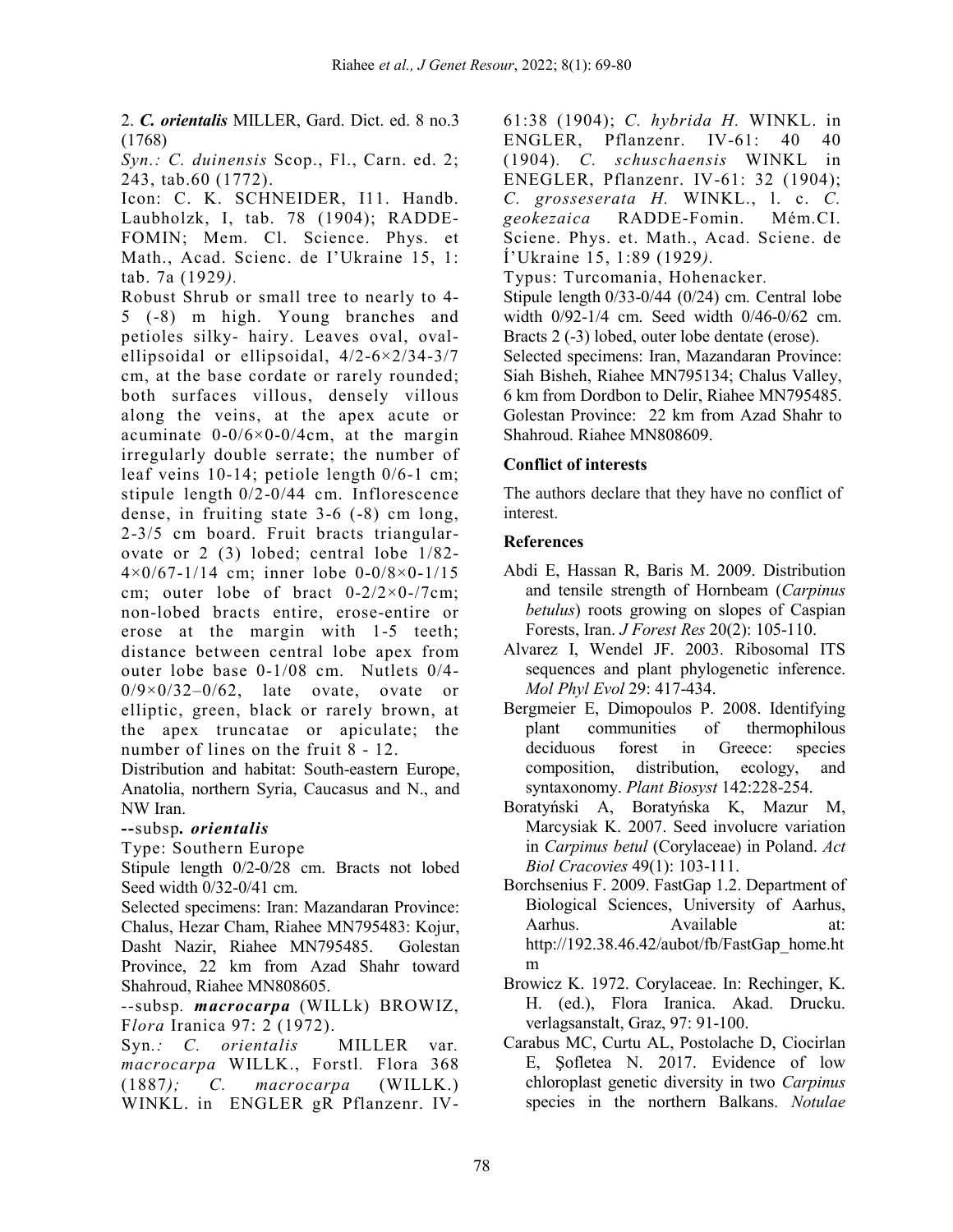*Botanicae Horti Agrobotanici Cluj-Napoca*  45(1): 316-322.

- Čarni A, Košir P, Karadžić B, Matevski V, Redžić S, Škvorc Ž. 2009. Thermophilous
- *Carpinus* species using of molecular markers (nrDNA ITS and trnH-psbA). *Iran J Rangelands Forests Plant Breed Genet Res* 20(1): 1-13 (in Persian).
- Colagar AH, Razaz M, Naqinezhad A, Mahmoudi Otaghvari A. 2015. Intraspecific study of *Carpinus orientalis* populations using seed storage protein pattern. *Appl Biol* 28(2):33-47.
- Douzery E, Pridgeon A, Kores P, Linder HP, Kurzweil H. Chase M. 1999. Molecular phylogenetics of diseae (Orchidaceae): a contribution from nuclear ribosomal ITS sequences. *Am J Bot* 86(6): 887-899.
- Felsenstein J. 1985. Confidence limits on phylogenies: an approach using the bootstrap. *Evol* 39(4): 783-791.
- Fini A, Ferrini F. 2011. Effects of mulching with compost on growth and physiology of Acer campestre L. and Carpinus betulus L. *Adv Hortic Sci* 25(4): 232-238.
- Ghahreman A. 2000. Biodiversity of plant species in Iran, vol. 1. Tehran University Publications. Tehran. Iran.
- Guindon S, Gascuel O. 2003. A simple, fast, and accurate algorithm to estimate large phylogenies by maximum likelihood. *Syst Biol* 52: 696-704.
- Hall TA. 1999. BioEdit: a user-friendly biological sequence alignment editor and analysis program for Windows 95/98/NT. *Nucl Acids Symp Ser* 41: 95-98.
- Holstein N, Weigend M. 2017. No taxon left behind? a critical taxonomic checklist of *Carpinus* and Ostrya (Coryloideae, Betulaceae). *Eur J Tax* 375: 1-52.
- IBM Corp. Released 2019. IBM SPSS Statistics for Windows, Version 26.0. Armonk, NY: IBM Corp.
- Jeon JI, Chang CS, Chen ZD, Park TY. 2007. Systematic aspects of foliar flavonoids in subsect. *Carpinus* (*Carpinus*, Betulaceae). *Biochem Syst Ecol* 35(9): 606- 613.
- JMP®, Version 11. SAS Institute Inc., Cary, NC, 1989-2019.
- Kress W J, Wurdack K J, Zimmer EA, Weigt LA, Janzen DH. 2005. Use of DNA barcodes to

deciduous forests in Southeastern Europe. *Plant Biosys* 143(1): 1-13.

- Chapolagh Paridari I, Jalali Gh, Sonboli A, Zarafshar M. 2012. Revision of Iranian identify flowering plants. *Proc Natl Acad Sci USA*, 102(23): 8369-8374.
- Kress WJ, Erickson DL. 2007. A two-locus global DNA barcode for land plants: the coding rbcL gene complements the noncoding *trnH*- *psbA* spacer region. *PLoS One PLoS One* 2(6), e508.
- Kumar S, Stecher G, Tamura K. 2016. MEGA7: molecular evolutionary genetics analysis version 7.0 for bigger datasets. *Mol Biol Evol* 33:1870-1874.
- Kuzeneva OI. 1936. Betulaceae. In: Komarov VL, editor Flora of the U.S.S.R. vol. 5. Moskva & Leningrad. 269-319.
- Li Y, Yang YZ, Yu L, Du X, Ren GP. 2018. Plastomes of nine hornbeams and phylogenetic implications. *Ecol Evol* 8(17): 8770-8778.
- Linnaeus C, Stearn WT. 1960. Genera plantarum (pp. 1789-91). Weinheim, Engelmann.
- Miller MA, Pfeiffer W, Schwartz T. 2010. Creating the CIPRES science gateway for inference of large phylogenetic trees. In: Gateway Computing Environments Workshop (GCE), 14 Nov. 2010, New Orleans, LA, pp 1-8.
- Mozaffarian V. 2005. Trees and shrubs of Iran. Farhang-e Moaser Publication, Tehran pp, 205-209.
- Rambaut A, Suchard MA, Xie D, Drummond AJ. 2014. Tracer v1.6. Available at: http://beast.bio.ed.ac.uk/Tracer.
- Razaz M, Naqinezhad A, Mahmoudi Otaghvari A, Colagar AH, Abbas Azimi R. 2015. Comparative anatomy of *Carpinus orientalis*  Mill. (Betulaceae) populations in Iran. *J Genet Resour* 1(1): 45-54.
- Razaz M, Naqinezhad A, Mahmoudi A, Hosseinzadeh A, Zare H. 2013. A study of *Carpinus orientalis* Mill. populations based on morphological characteristics in the hyrcanian forests, N. Iran. *Adv Biores* 4 (3): 98-104.
- Ronquist F, Huelsenbeck JP. 2003. MrBayes 3: Bayesian phylogenetic inference under mixed models. *Bioinformatics* 19:1572-1574.